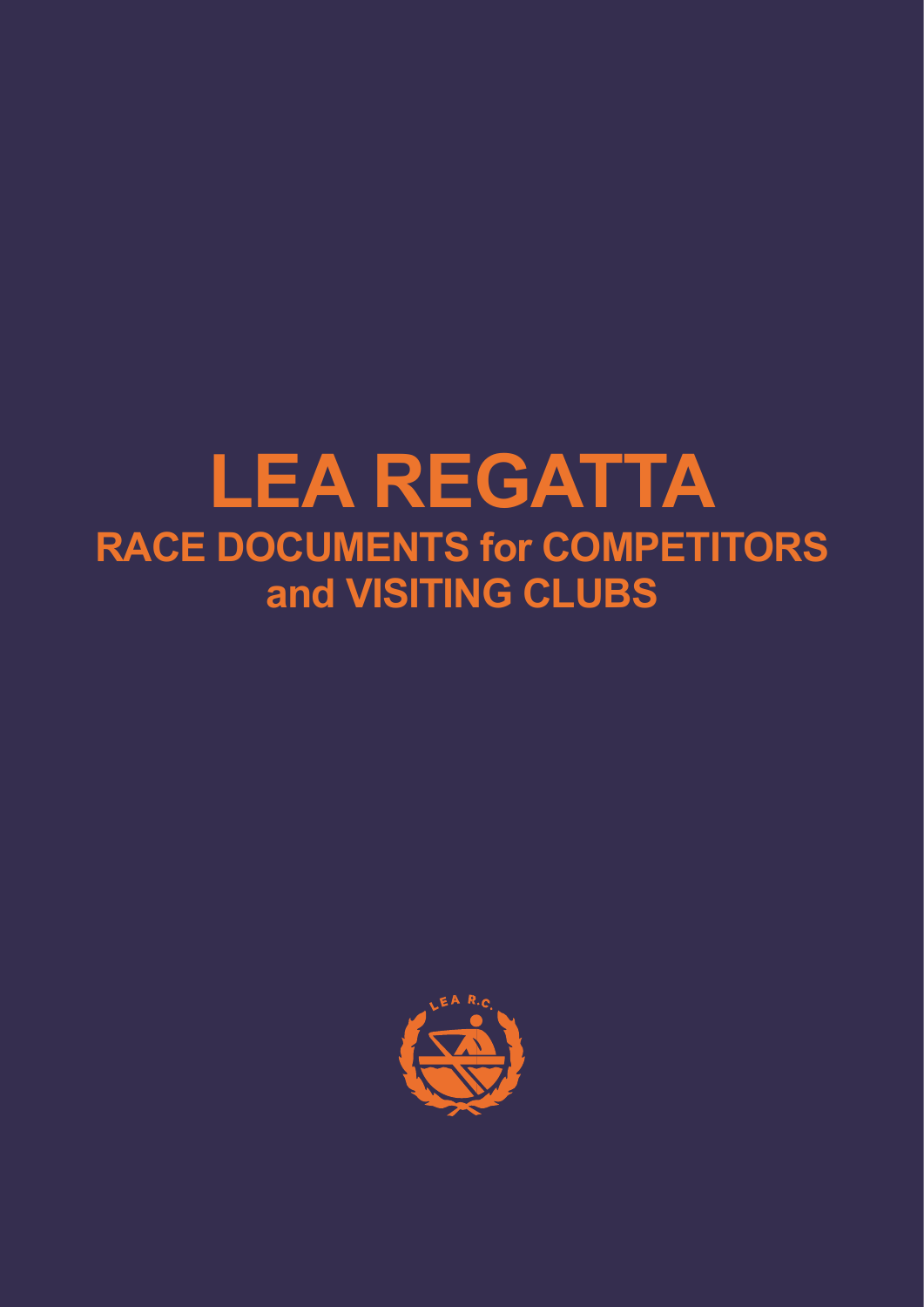# **Contents**

# <span id="page-1-0"></span>**General information**

### **Overview**

We are very pleased to be able to return to racing at Lea Autumn Regatta, we aim to make this event as competitive, enjoyable and safe as all of our previous editions. Lea RC has adopted the guidance contained in Row Safe: A Guide to Good Practice in Rowing. This document and safety plan contained within describes the controls we have in place and how you can contribute to a successful day. Although British Rowing and indeed national covid restrictions have been removed we have maintained some added guidance both here and in our risk assessment to mitigate against the risks of covid infection. It is your responsibility to follow this extra Covid-19 guidance.

Please do not attend the regatta if you suspect that you may have a Covid-19 infection or are exhibiting the publicised symptoms or have been in close contact with someone who is infected. If at all possible please complete a lateral flow test for Covid-19 up to 24 hrs before attending.

We would strongly encourage all visitors to wear a mask when moving around inside the boathouse, facilities and bar

There will be extra signage around the boathouse reminding of the need to socially distance and to wash hands and surfaces frequently, please observe these.

Please remember that we share the bank of our river with the local community and public and that we share the water with many other users such as cruisers, paddle boarders and kayakers; it is essential that we share the space courteously and respect each other's right to enjoy the water. Marshals will be briefed on engaging with other river traffic on the day so that you can row safely and they can proceed with their usual business.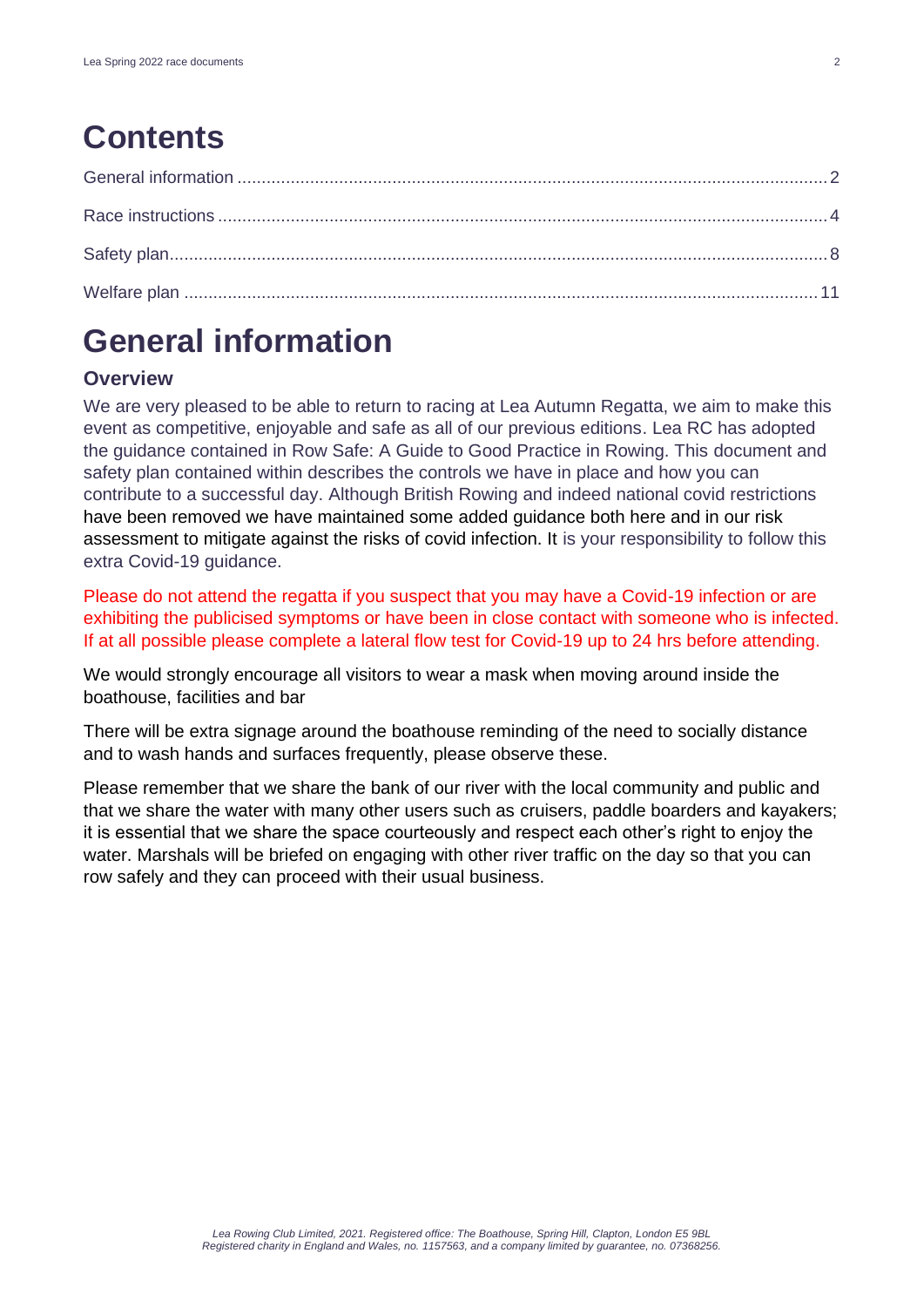#### **Parking**



#### *Trailers*

Hopefully we can return to boat trailers and their towing vehicles being parked in the rugby field behind the clubhouse, accessed via a gate just downhill from the junction of Spring Hill and Lingwood Road (E5 9BL).

Entry to the field is at the bottom of a steep, narrow road, and involves two 90-degree bends. Drivers must bring two or more assistants with them to avoid damaging the boats and injuring pedestrians. There should always be one person on each side of the trailer when it is being manoeuvred in the field. Long trailers may need to be unhitched and pushed onto the grass.

**Do not drive over the rugby pitches**. Our neighbours spend a considerable amount of time maintaining and improving their pitches. If you drive your club truck and trailer on any part of the rugby pitch, you will be asked to leave the field and will have to find parking elsewhere.

No boats or equipment should be left on the road – except in transit between the car park and the landing stage – in order to leave the road clear should access be needed for emergency vehicles. Boats should be rigged near the trailers.

Once you have established your trailer location, please try to stay within your club group as much as possible to avoid mixing with other competitors, visitors, or the public.

If we experience particularly wet weather before the event we may have to resort to Towing vehicles and possibly even trailers parking in the car park instead, if this is likely we will notify you.

#### *Other vehicles*

The car park will be closed to all other vehicles except officials. Car sharing or use of public transport is advisable as local street parking is limited and you may well need to walk from the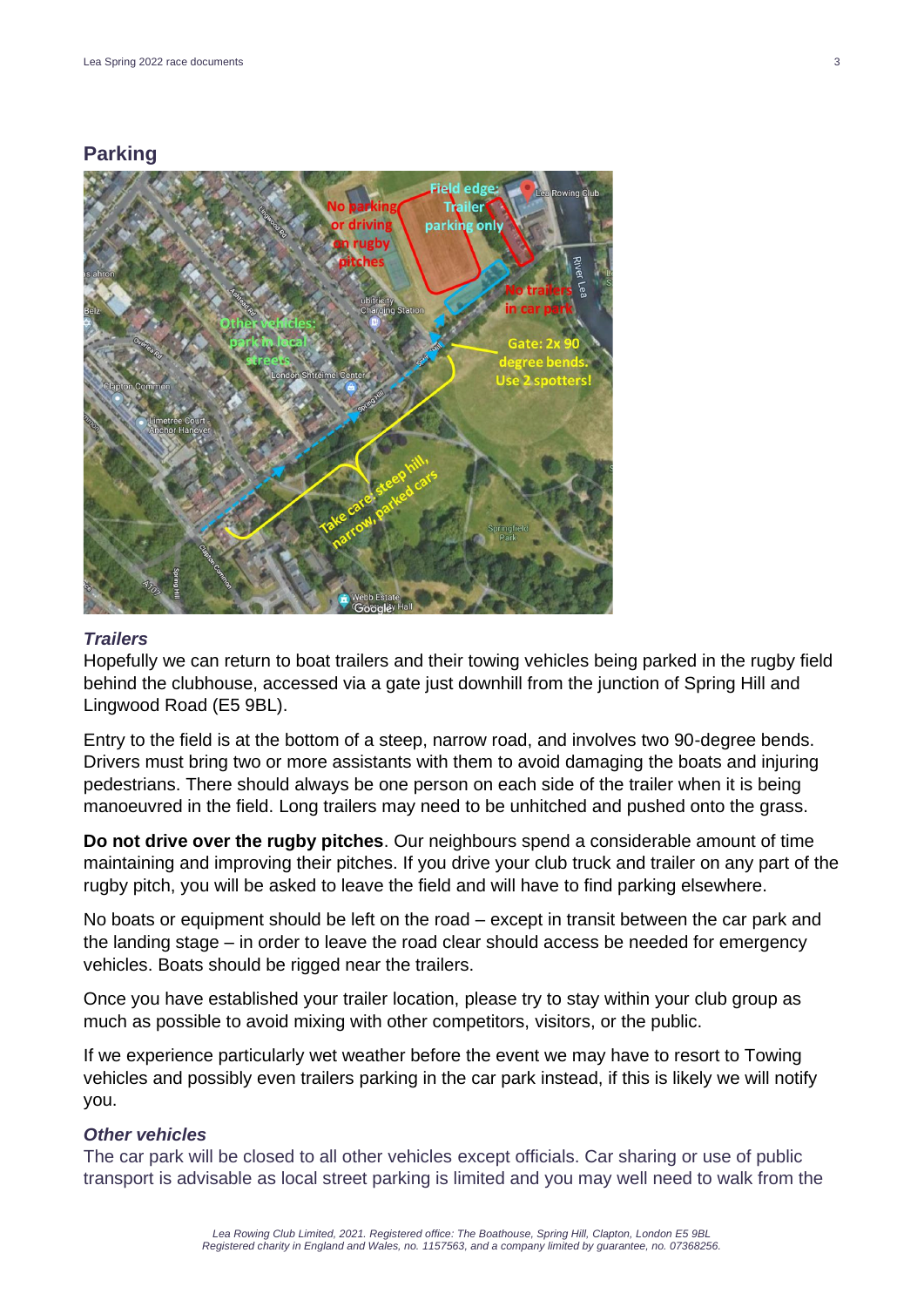top of the hill! Nearby stations include Finsbury Park, Clapton and Seven Sisters, which can be reached by bus from Clapton Common at the top of Spring Hill.

The local rugby club may host an event on the same day. We ask visiting club members to be extra-sensitive to the needs of the rugby club members and their guests.

#### **Boat licencing**

The regatta takes place on Canal and River Trust water and boats should be licensed for use accordingly. This is solely the responsibility of the competitors and the easiest (and cheapest) way to purchase a day license is by telephoning 0303 040 4040 (option 1) during office hours Monday – Friday 8am – 6pm.

#### **Photography**

All competitors should be aware that this regatta takes place in a public space. The River Lea towpath is a public right of way, and there will be bystanders and passers-by. As such, it is not practicable for Lea Rowing Club to control all photography that happens along the length of the course.

If you wish to take photographs during the regatta, please be aware of the rights to privacy of all participants, and particularly of junior competitors. If you wish to take photographs for publication or for any commercial purpose you must seek written consent from the Regatta Committee, and we will require you to seek consent from the athletes for the use of any images that are of identifiable individuals.

If you are concerned that these guidelines have been broken, then please contact the Regatta Welfare Officer, or any member of the Regatta Committee.

#### **Clean Sport Statement**

Lea Rowing Club is committed to Clean Sport. All athletes, athlete support personnel and clubs are bound and must abide by the World Anti-Doping Agency Code. Athletes competing at the Lea Regatta could be tested at any time, and by entering this event it will be deemed that consent to be tested has been given. To understand more about anti-doping, the rules and your responsibilities, go to<https://www.britishrowing.org/about-us/governance/anti-doping/> or email [antidoping@britishrowing.org.](mailto:antidoping@britishrowing.org)

#### **Contact details**

Entries and Payments Regatta Welfare Co-ordinator Regatta Safety Advisor Joe Elwell rsa@learc.org.uk Covid Safety Officer British Rowing Safeguarding Officer Canal & River Trust contact NSPCC 0808 800 5000 Springfield Safer Neighbourhoods 020 8721 2925 Canal and River Trust 0303 040 4040 Local Police (Stoke Newington) 101 Emergency Services 999

Race Committee Chair David Porter 07876 540914 regatta@learc.org.uk Caroline Carson regatta@learc.org.uk Sylvia Chew 07973 387827 Matt Pooley 07792 687765 captain@learc.org.uk **[lso@britishrowing.org](mailto:lso@britishrowing.org)** 020 8237 6700

<span id="page-3-0"></span>Chris Stanley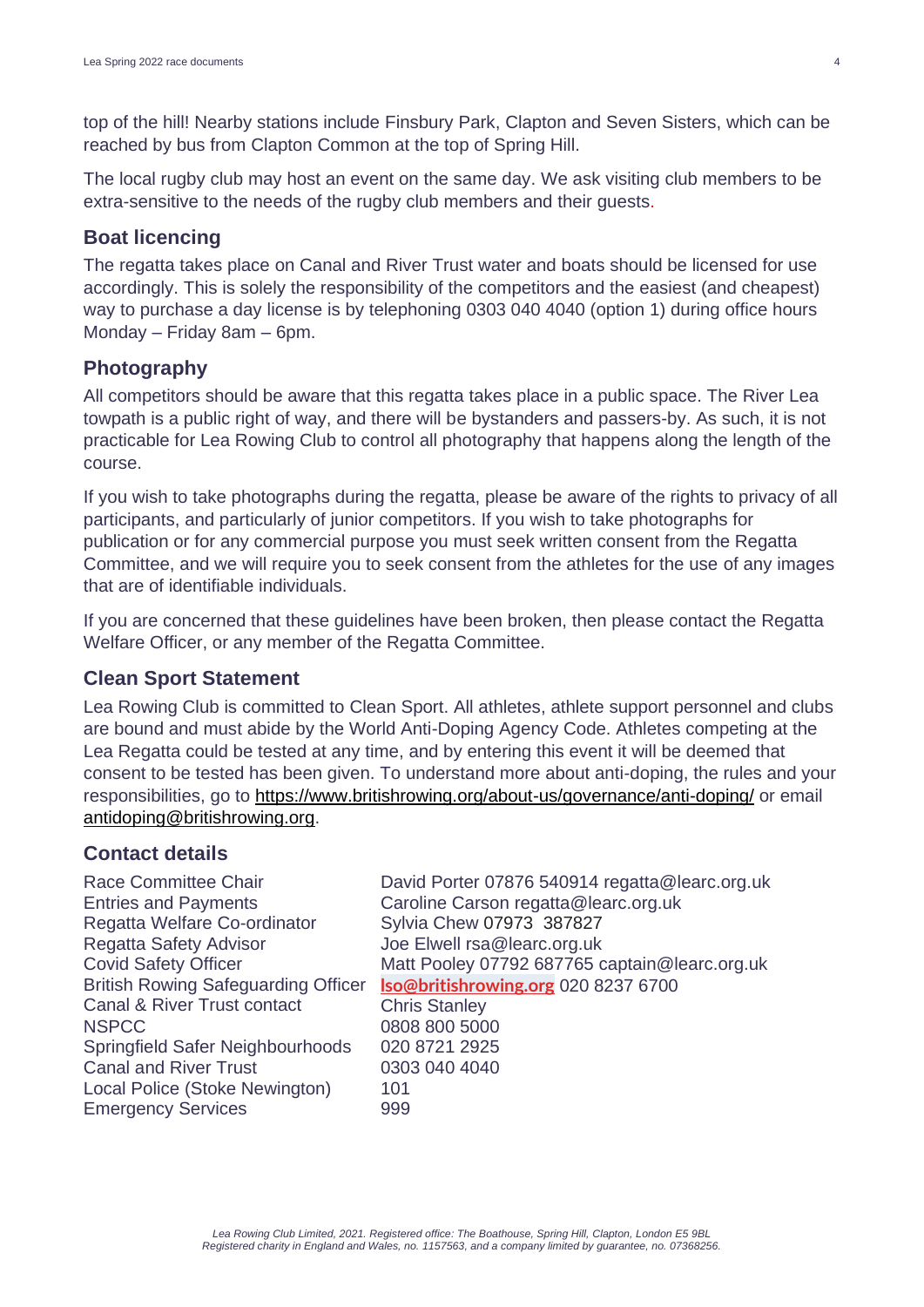## **Race instructions**

The Regatta is 600m side-by-side downstream sprint on the straight near the Lea Rowing Club boathouse. It takes place under the British Rowing Rules of Racing, which can be found online. Crews and coaches are responsible for making themselves familiar with these rules.

#### **Crew and cox registration**

Race Control will be at the front of Tyrells boathouse, this is between the café and the main boathouse. It is in the open to facilitate social distancing, please queue appropriately or consider returning at a quieter time if possible.

Race numbers will be ready for collection from Control. Race numbers will only be released when all crew details and any outstanding payments have been dealt with. Any crew changes or scratched crews on the day must be made at Control as soon as possible.

Coxes must report to be weighed at Control and must bring a lifejacket conforming with Row Safe requirements, which they will wear on the water. A certificate will be issued showing if any deadweight is required, as dictated in the Rules of Racing.

#### **Getting on the water**

Racing will take place in divisions as shown in the draw. Access to the start is between divisions. There will be a board displaying which division is racing and which is boating outside the café by the tree.

For **division 1 and the first division after lunch,** boat 30 minutes before division start time. For **other divisions:** boat while previous division is racing. Please do not boat earlier than this to aid distancing in the boating area and on the water.To aid social distancing the landing stage will be divided into a boating half (downstream) and de-boating half (upstream) please observe these restrictions

Boat using the downstream end of the landing stage (towards the footbridge). Space is limited, so be prepared to boat quickly. Make adjustments to equipment before boating, or after you have pushed away from the landing stage. Please maintain social distancing from other competitors and members of the public, including once boated and in the first marshalling area.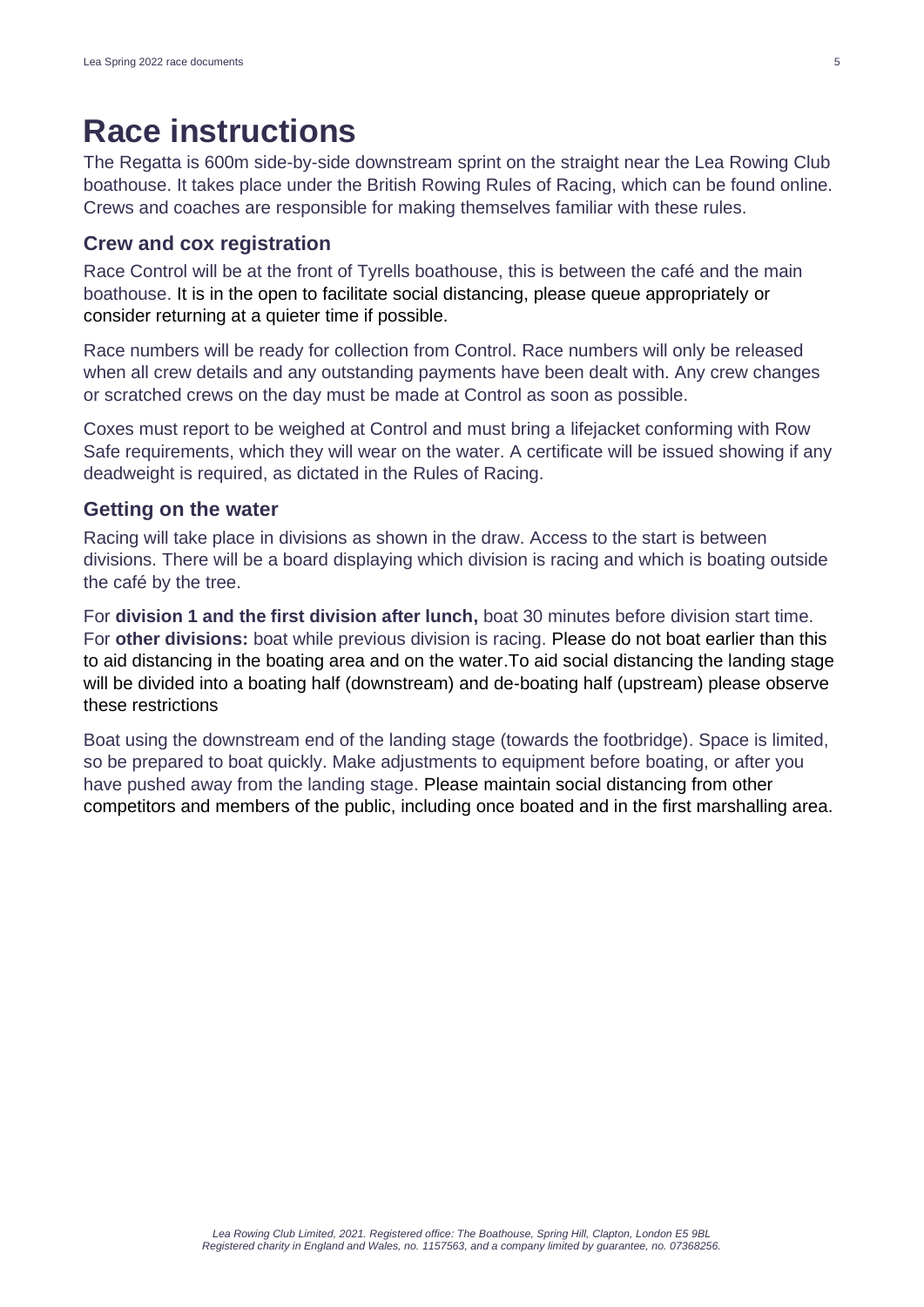#### **Marshalling for your race**

Marshalling is in two stages.

#### For **division 1 and the first division after**

**lunch,** proceed directly to Marshalling Position 2 (see below).

For **other divisions**, races will be on the course when you boat, and it will not be possible to proceed up the course. Instead, proceed downstream below the footbridge to Marshalling Position 1. Maintain distance from other crews but remain aware of your opposition.

#### *Marshalling Position 1*

Spin under the marshal's instructions aiming to be paired up with your opponent. The last race in the division will wait closest to the bridge.

Once the previous division finishes racing, marshals will instruct you to proceed up the course in order.

#### *Marshalling Position 2*

Proceed carefully up the course and past the buoy lines and stake boats at the start to Marshalling Position 2.

Spin under the marshal's instructions aiming to be paired up with your opponent. The pair first to race will wait closest to the stake boats.

When all crews are upstream of the start, racing will begin. Be ready to proceed to the stake boats when instructed by marshals.

#### **Warming up**

There is very little suitable water for warming up near the regatta course. This area of the Lea is bendy and contains many hazards for unfamiliar river users. We therefore strongly recommend that visiting crews warm up on land. A number of ergs

De-boating after racing **Boating before** racing Last race  $\bullet$ in next Lee Valley Marina **Chief Marshal** Springfield division Marshalling position 1 (please await instructions) before proceeding upstream) **First race in next** division Google Second Management  $C + n + n$ arshal

are available in the club gym which is well ventilated. Please feel free to use them but do not move ergs from their distanced positions and please sanitise with the spray provided after use.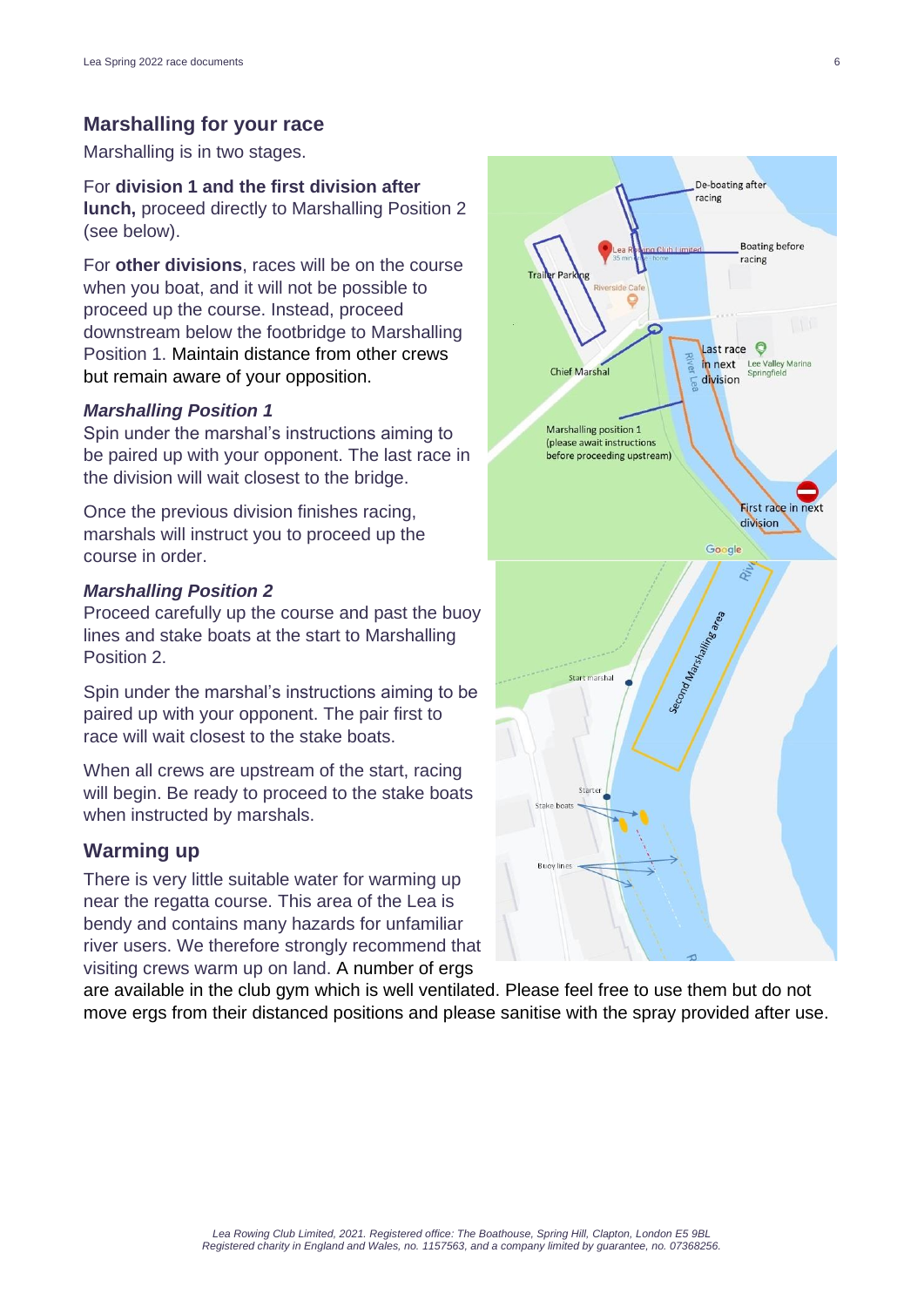Crews that do want to warm up on the water must agree a plan with the Chief Marshal by the club footbridge. You will be asked to boat at least two divisions before your race, and to use the area upstream of Marshalling Position 2 only. Be aware that there will be no marshals in this area. You proceed at your own risk following standard river navigation rules. It will be your responsibility to return to Marshalling Position 2 in good time for your race, ready to follow marshals' and umpires' instructions.

#### **The start**

The racing course starts on stake boats at the Novice Bend. There are two stations, which are assigned in the race draw.

When instructed by marshals and umpires, attach to your stake boat carefully. The race will be started following the procedures in the Rules of Racing.

#### **The race**

Proceed downstream, following the Rules of Racing. Take care to stay on your station.

Be aware that moored boats line both sides of the course. Check your steering regularly and listen carefully for instructions from umpires and marshals.

#### **The finish and de-boating**

The racing finish line is approximately 50m upstream

of the landing stage. Once you cross the finish line, keep moving.

You must land and de-boat immediately. Land as close as possible to the upstream end of the landing stage. Space is limited. Take boats off the water as quickly as possible.

If a different crew is using your boat in the next division, it should only be left on the water if the new crew is completely ready to boat. Even then, it should be moved to the downstream end of the stage to make room for others to land.

#### **Cooling down**

<span id="page-6-0"></span>There is no opportunity to cool down on the water. Please feel free to use the club gym facilities in the ventilated part of the gym.

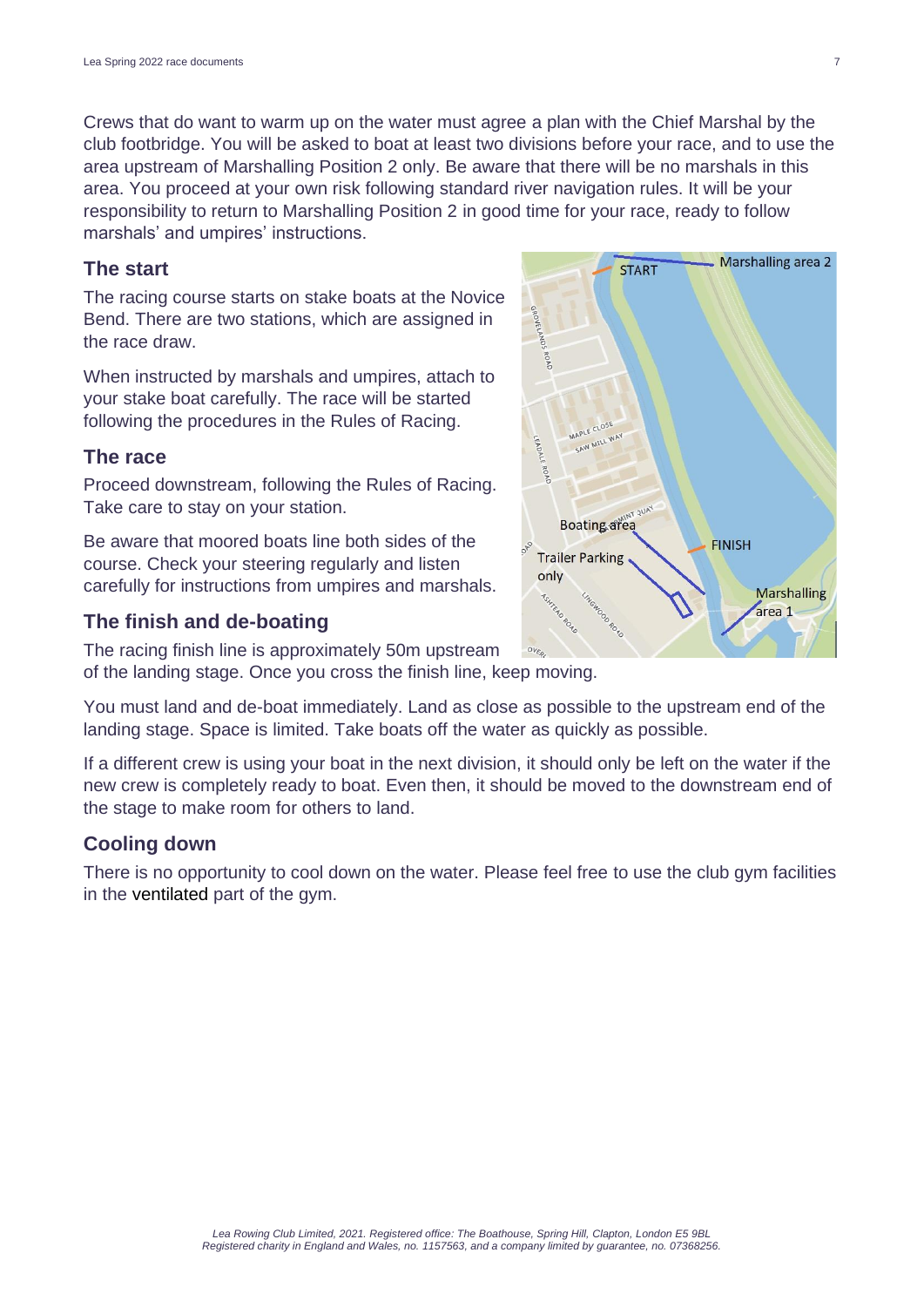# **Safety plan**

This Safety Plan has been formulated to meet the Lea Regatta Organising Committee's responsibilities.

#### **Regatta Safety Adviser**

The Regatta Organising Committee has appointed Joseph Elwell (rsa@learc.org.uk) as Regatta Safety Adviser. He is a member of the Organising Committee and has reviewed this document and the updated 2022 Regatta Risk Assessment (available for viewing on the website).

#### **Regatta Race Committee**

A race committee of three licensed umpires will be chaired by the Race Committee Chair (David Porter), the co-ordinating umpire and the umpire at the start. The Race Committee will undertake the duties detailed in British Rowing Rules of Racing 6-1-2 and 6-1-3. In particular, they will decide (in consultation with the Regatta Safety Adviser) whether conditions are too dangerous to permit racing to continue.

#### **Row Safe: A Guide to Good Practice in Rowing ('Row Safe')**

It is compulsory that all crews attending Lea Spring Regatta comply fully with British Rowing Rules of Racing ('Rules of Racing') and all aspects of Row Safe. It is the responsibility of the competitors to ensure that their boats are safe and are prepared to standards required by Row Safe. Control Commission Umpires will randomly inspect boats for compliance with the requirements of Row Safe and the Rules of Racing.

All club/crew coaches are to ensure that their crews are correctly briefed on Row Safe, in particular in relation to capsize procedures for scullers.

#### **Circulation pattern and competitors' instructions**

All competitors, coaches and other participants must familiarise themselves with the Regatta circulation pattern as described in the Competitors' Instructions. They must follow all posted safety notices and obey instructions from Regatta Officials.

#### **First Aid**

First Aid facilities are provided in the bar which is situated on the first floor of the boathouse overlooking the finish. Any junior requiring first aid treatment should be escorted to First Aid by a responsible adult, who will be expected to remain with the junior throughout his/her stay.

#### **Safety Cover**

Umpires along the course (stationed at the start, 200m, 400m and the finish) are each equipped with a throwline and thermal foil blanket in accordance with British Rowing rules.

There will be a rescue launch stationed in the bay at mid-course. Additional safety equipment as specified by Row Safe will be carried in the launch. The driver will have a radio, as will the marshals, the five course umpires on duty and race control.

#### **Emergency Action Plan**

The Race Committee Chairman (David Porter) will be contactable on mobile phone 07876540914, and must be advised immediately of any incident:

- involving danger of, or actual, significant injury;
- requiring consideration of suspension of racing;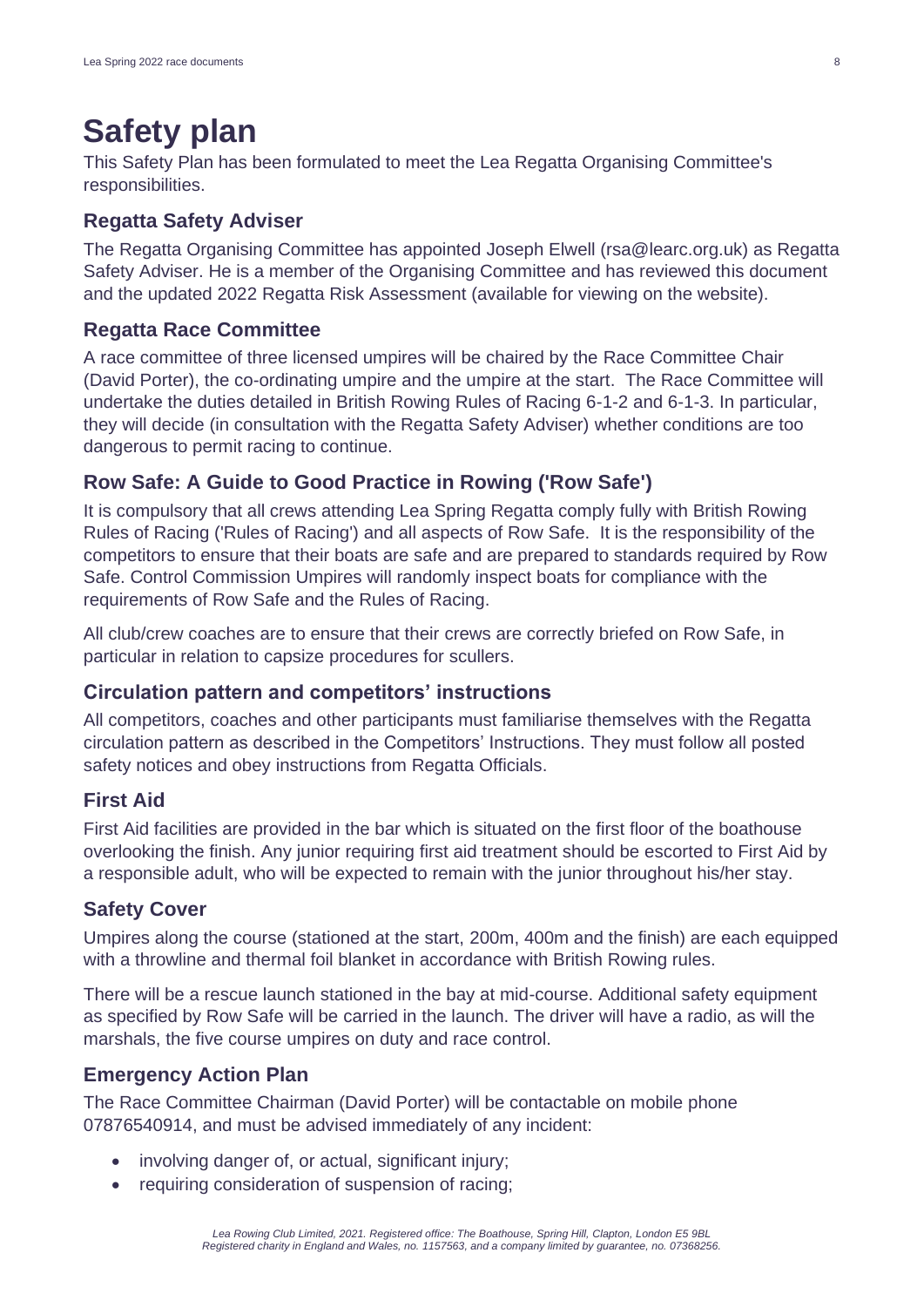• involving loss of facilities required for safety and public health

The Race Committee Chairman will coordinate communication to the Race Umpires, Race Control, Starter and other officials, and (as appropriate) Emergency Services. Any notification of the emergency services, including the London Ambulance Service and/or Homerton Hospital, will be made through the

First Aid Station or the Race Committee Chairman.

#### **Accident and emergencies**

The regatta has a network of radios spread along the course. In order to summon safety help for an incident on or off the water, please contact the nearest Regatta Official. They will report it by the nearest available radio link to the Safety Adviser and failing that to Race Control. The Safety Adviser or Race Control may assume control of the incident or delegate to the on-site Official.

Racing may be suspended if an incident has occurred anywhere on the course. Should the regatta need to be suspended or cancelled, umpires will be notified and they will then advise competitors by loudhailers.

Radio silence may be called for except from those involved in dealing with the incident to allow additional help to be summoned if required. Radio users will be advised when conditions return to normal.

The First Aid Station or Race Committee Chairman will initiate any "999" call by mobile phone should the incident require assistance beyond the scope of that available on the Regatta site. The Safety Adviser or Race Control will alert the Car Park Team to the imminent arrival of emergency services, provide a point of contact and clear directions to the incident

#### **Thunderstorm safety plan**

If the time between hearing thunder and lightning is 30 seconds or less (and the direction of the thunderstorm passes over the Regatta/Course area) then we will react by evacuating all personnel from the river and advising all competitors, members of the public and regatta staff to take shelter. The Race Committee will make the decision once severity and direction of storm is established.

Co-ordinators responsible for each area will report back to Race Control when their area has been evacuated.

#### **Other river traffic**

Occasionally there may be other river traffic that might want to traverse the area. Everybody should be alert to this possibility and every effort will be made to warn people.

There will be signs at both ends of the course alerting river traffic to the fact that racing is in progress. There will be at least two marshals, one at each end of the course. In addition to directing the competitors, they will cope with river traffic wanting to pass through the regatta area. Marshals will ask the vessels to wait for the course to be cleared and will advise the umpires and regatta control that there is a vessel waiting to get through. The procedure then will be to finish the race or division in progress then delay further racing and move crews otherwise on the river to make way for the traffic to proceed. The regatta will resume once the marshal at the other end has advised the river is clear.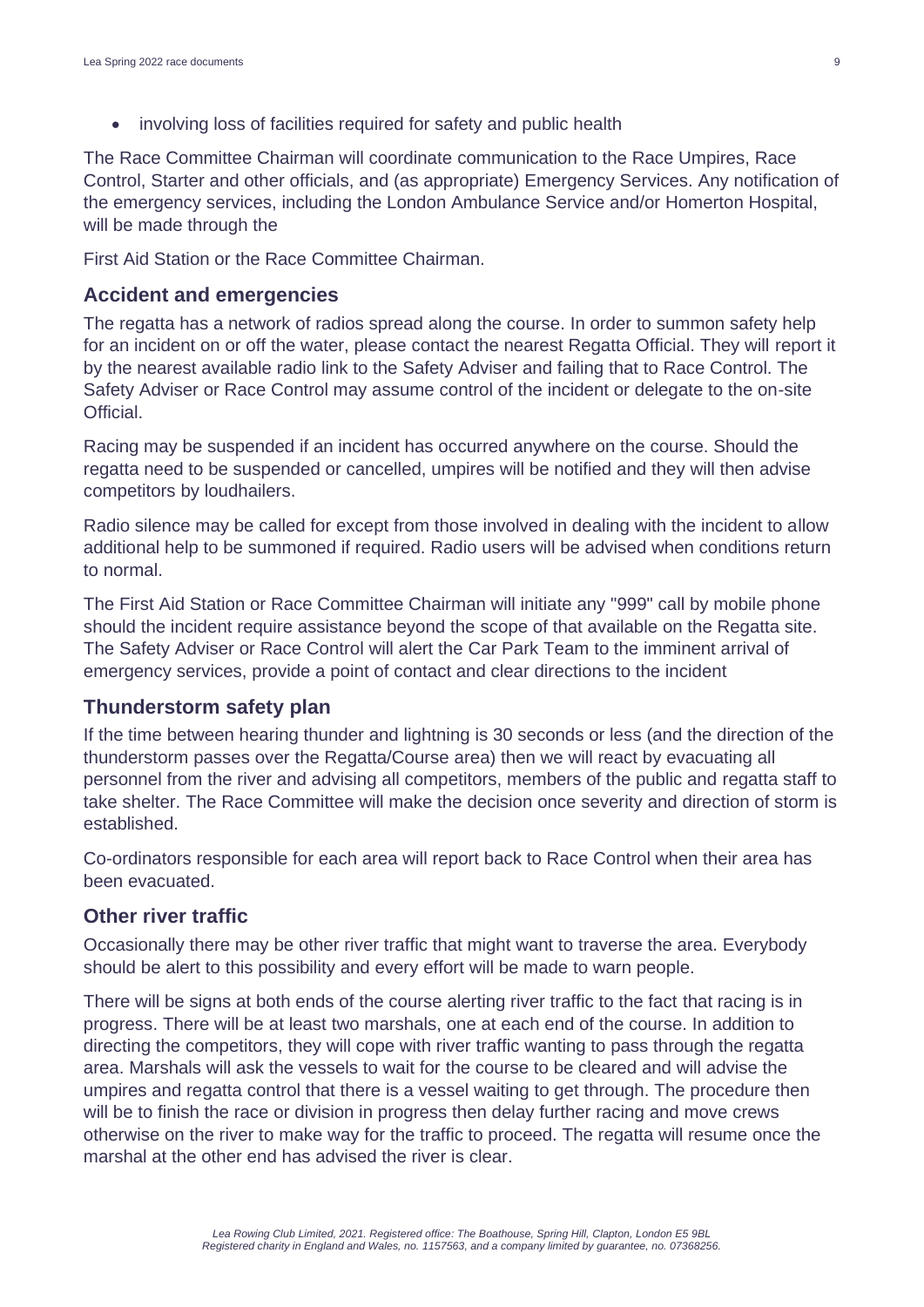Prior to the regatta any moored boats that pose a problem for racing crews will be asked to move.

### **Cycling**

Due to potential incidents, the Organising Committee strongly discourage the following of races on cycles. This is discouraged on safety grounds as the tow path is a busy public right of way. Action will be taken against individuals and clubs reported cycling in a reckless manner and not giving pedestrians the right of way.

### **Insurance**

Please note that the personal accident insurance through your British Rowing membership has limited validity. In particular, if there is any doubt about members' UK residence, it is best to clarify coverage with British Rowing. We cannot be responsible for interpreting the coverage they have purchased on your and our behalf.

### **Regatta Incidents**

All safety-related incidents, including "near misses", must be reported to Race Control who will record them and file an incident report with British Rowing.

### **Distribution of data**

This Safety Plan which includes Competitor Instructions and Circulation Pattern is freely available on the club's website. All competing clubs, umpires and race officials will receive an electronic copy.

Umpires, launch drivers and marshals will receive a race day umpire rota, which includes all relevant contact numbers, a radio protocol sheet and any other relevant information prior to the event.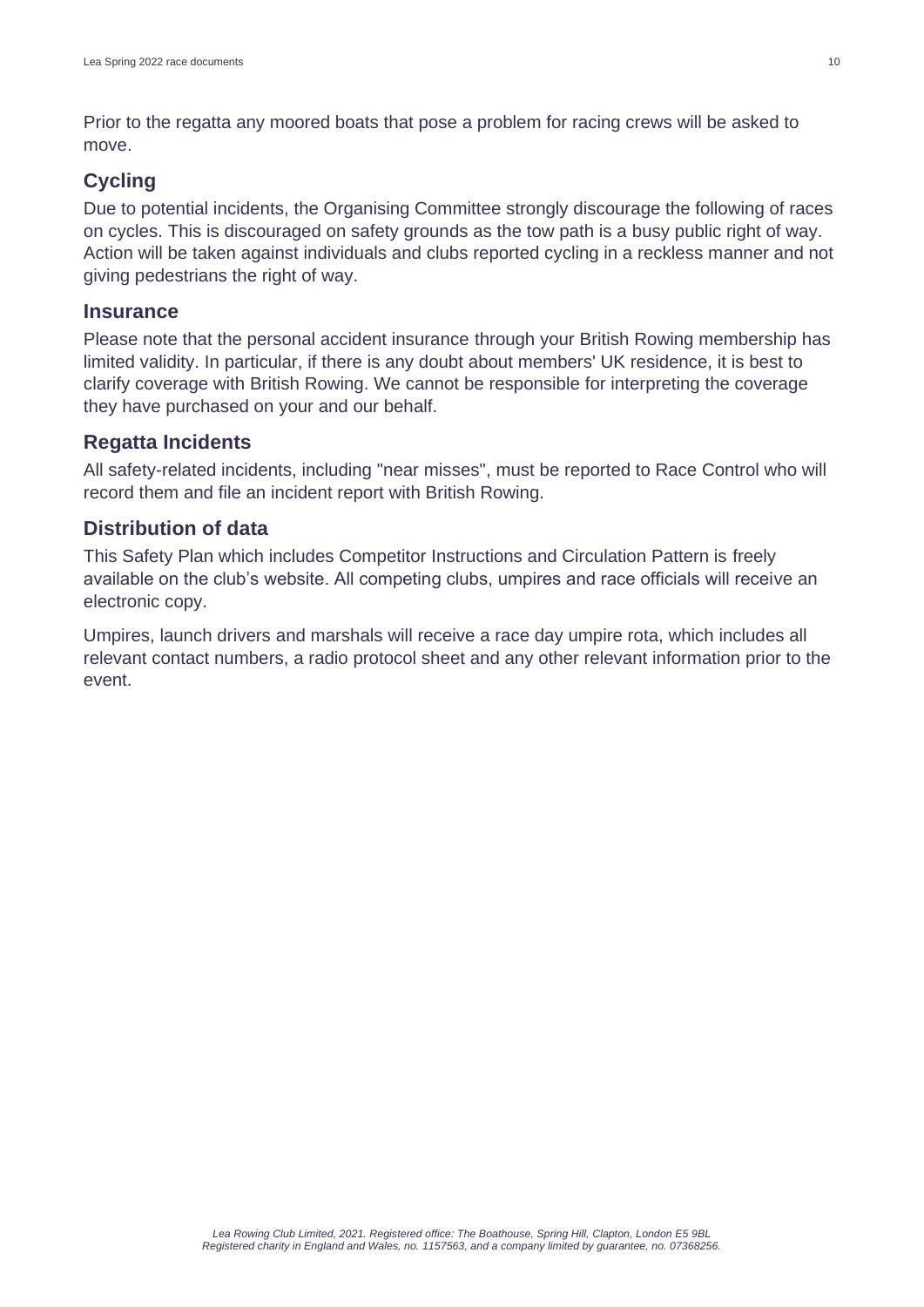# <span id="page-10-0"></span>**Welfare plan**

This Welfare Plan complies with British Rowing's 'Safeguarding and Protecting Children Policy', updated January 2013, and WG 3.4 Guidelines for Rowing Competitions August 2010

| <b>Issue</b>                                             | Action                                                                                                                                                                                                                                                                                                                   | <b>Note</b>                                                                                                                                                                                                                                    |
|----------------------------------------------------------|--------------------------------------------------------------------------------------------------------------------------------------------------------------------------------------------------------------------------------------------------------------------------------------------------------------------------|------------------------------------------------------------------------------------------------------------------------------------------------------------------------------------------------------------------------------------------------|
| Who is<br>responsible for<br>welfare issues?             | Lea RC Regatta Welfare Officer will<br>be responsible for welfare issues at<br>the Lea Spring Regatta 2022.                                                                                                                                                                                                              | All officials and competitors<br>will be notified who the<br>Welfare Officer is through the<br>Safeguarding and Protecting<br>Children Policy posted on the<br>website which will also be<br>displayed at key boating<br>positions on the day. |
| <b>Awareness</b>                                         | The event will publicise the Welfare<br>Plan and Safeguarding and<br>Protecting Children Policy on the<br>website and as an email attachment,<br>along with the instructions for racing,<br>and post it on boat shed doors on<br>the day.                                                                                |                                                                                                                                                                                                                                                |
| <b>Medical</b><br>provision                              | The event Water Safety Adviser will<br>brief First Aid on welfare issues.                                                                                                                                                                                                                                                | WSA to distribute a copy of<br>the Welfare Statement to<br>safety and First Aid along<br>with their instructions.                                                                                                                              |
| Appropriate<br>level of security                         | The Organising Committee is to<br>ensure that Heads of Department<br>and/or coaches are aware of the<br>need to safeguard the security of<br>children where changing facilities<br>are provided.                                                                                                                         |                                                                                                                                                                                                                                                |
| <b>Missing</b><br>persons                                | Any missing persons should be<br>reported to the nearest official who<br>will inform the Regatta Secretary. If<br>after contacting officials along the<br>appropriate length of the course<br>there is still concern that the person<br>has not been located, the Regatta<br>Secretary will contact the local<br>police. | Regatta Secretary to have<br>number of local police station.                                                                                                                                                                                   |
| Access to<br>young people<br>or their contact<br>details | It is the responsibility of all visiting<br>clubs to ensure that anyone<br>undertaking supervisory roles or with<br>access to young people's contact                                                                                                                                                                     |                                                                                                                                                                                                                                                |